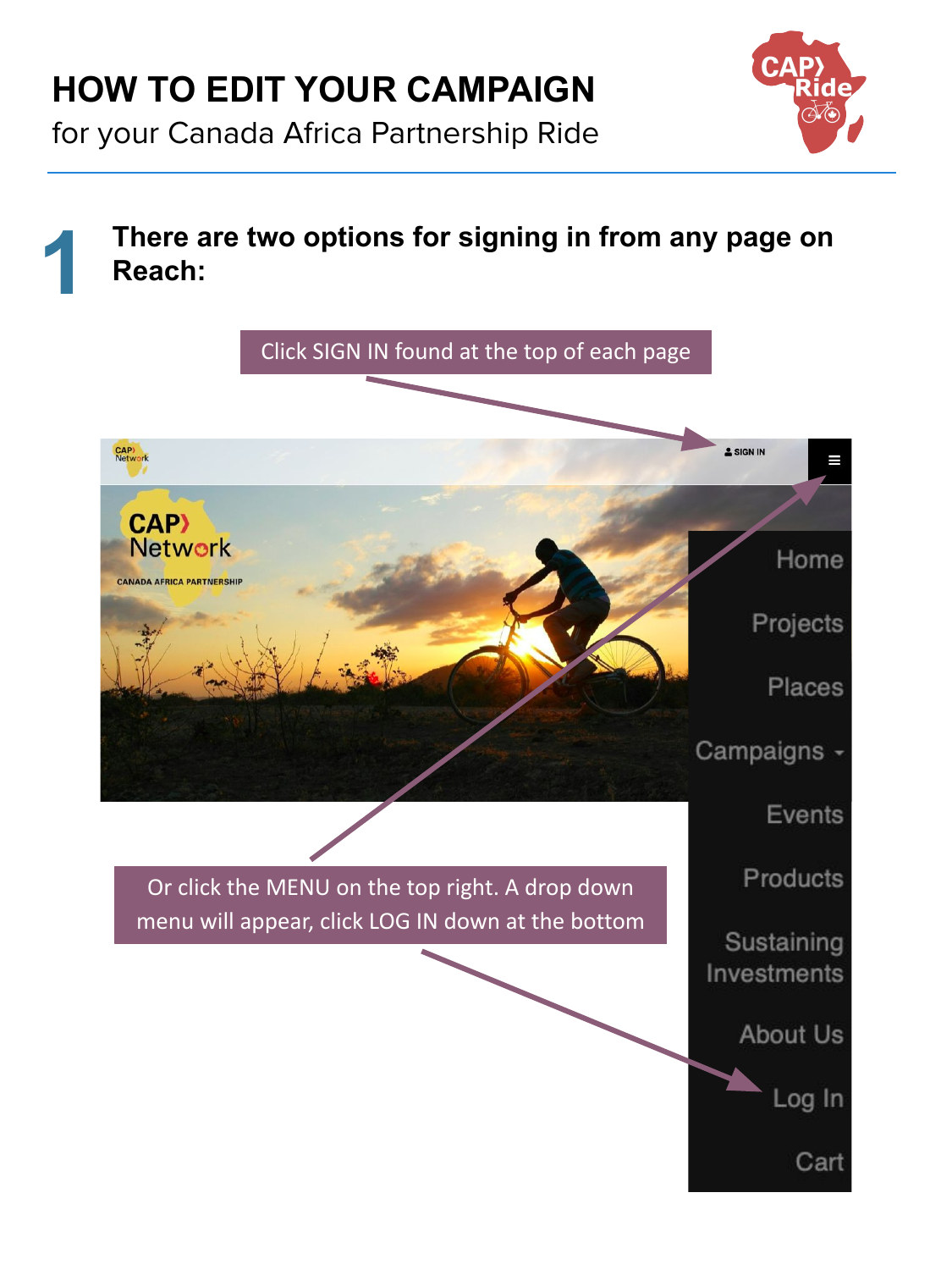for your Canada Africa Partnership Ride



**2**

**Enter the email address and password you provided in your registration (you will find this information in your welcome email).**

| Please sign in or sign up before continuing. |                                             |
|----------------------------------------------|---------------------------------------------|
| Sign In                                      |                                             |
| Email or Username                            | Please enter your email address or username |
|                                              |                                             |
| Password                                     |                                             |
| Password                                     | $\triangleq$                                |
| Forgot password?                             |                                             |
| Stay signed in                               |                                             |
|                                              | Sign In                                     |
| Don't have an account?<br>Sign Up            |                                             |
| Forgot password?<br>Reset Password           |                                             |
| Click Sign In                                |                                             |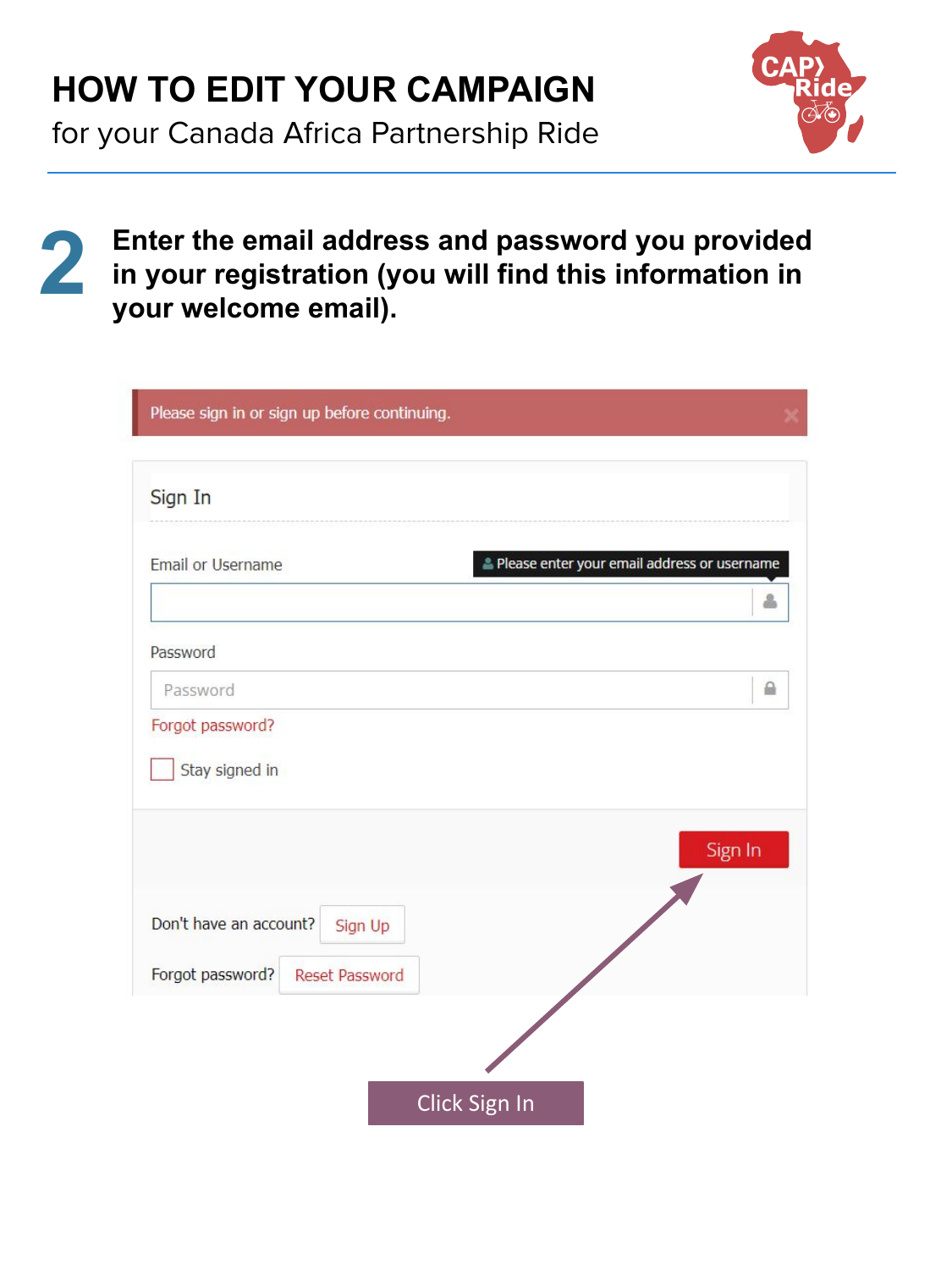for your Canada Africa Partnership Ride



**3 To edit your campaign, open up the menu on the right, click My Profile and either View Profile or My Campaigns**



### Both will pull up the same information for your campaign



Jen T's CAP Ride 2022 campaign

\$0.00 of \$500.00 goal

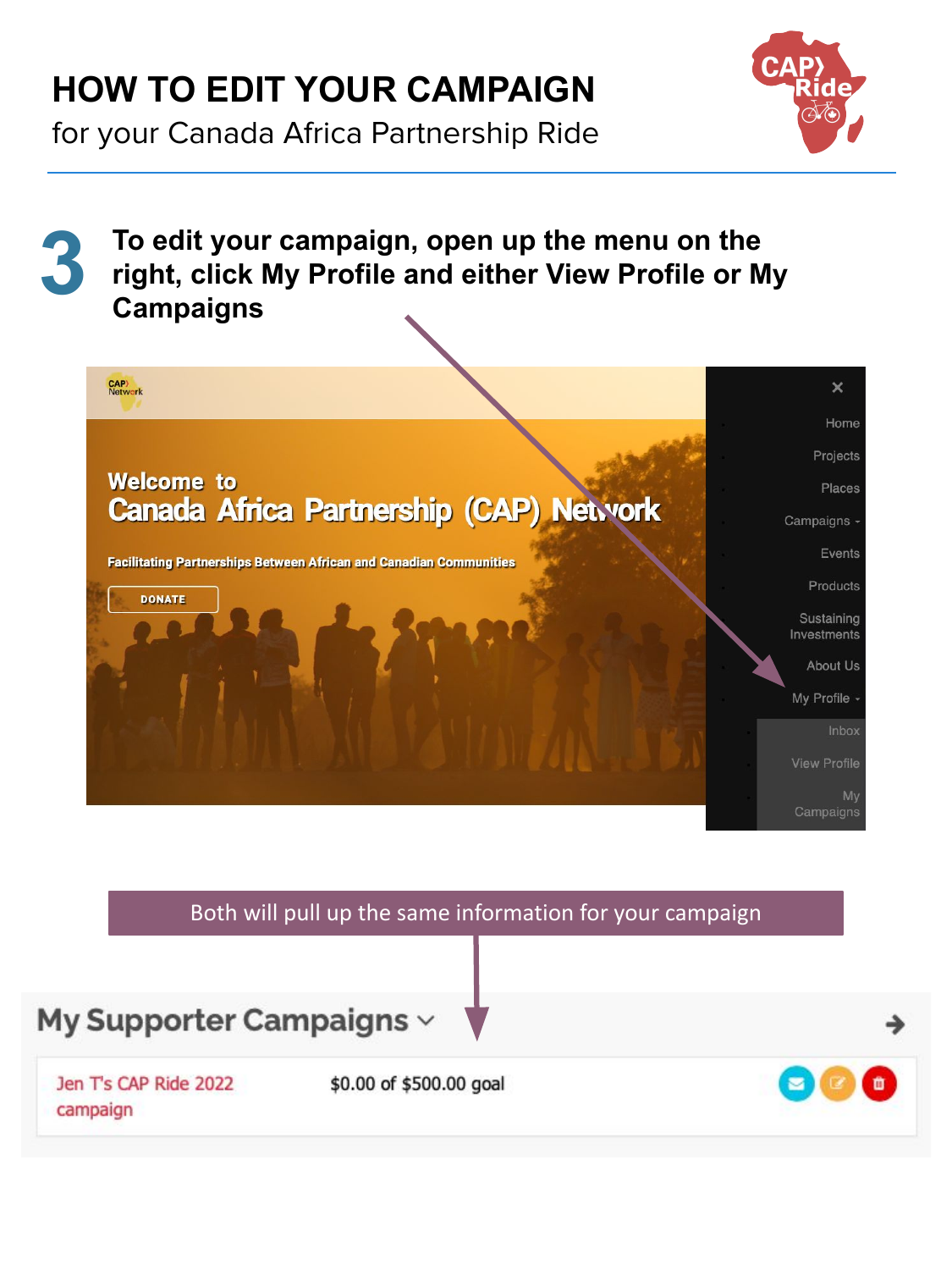for your Canada Africa Partnership Ride



The red button deletes your campaign. DO NOT CLICK THE RED BUTTON!